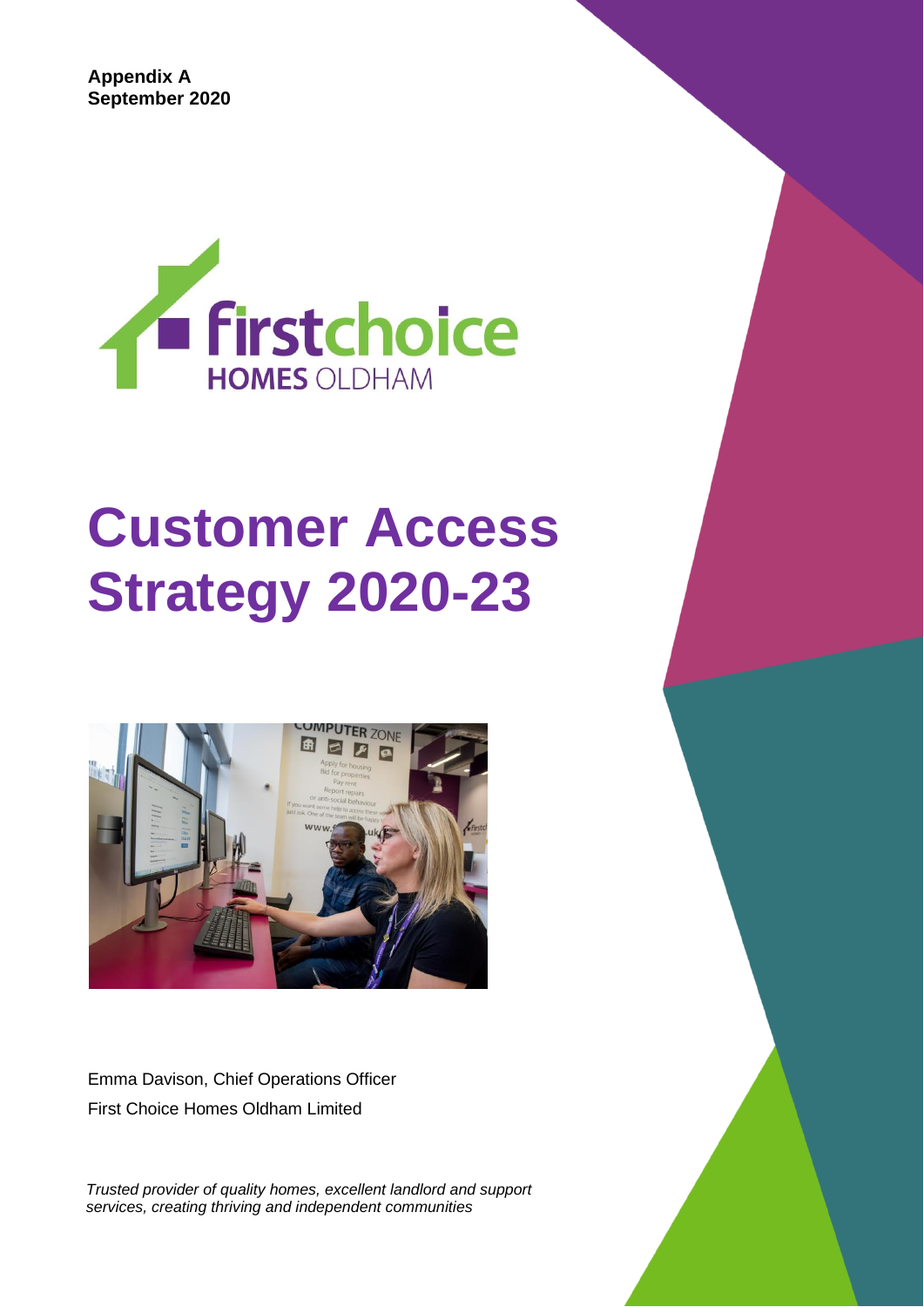

# **Customer Access Strategy – 2020-23**

# **Contents**

- 1. Introduction<br>2. Our commitr
- 2. Our commitment to you
- 3. Accessing Our Services
- 4. Monitoring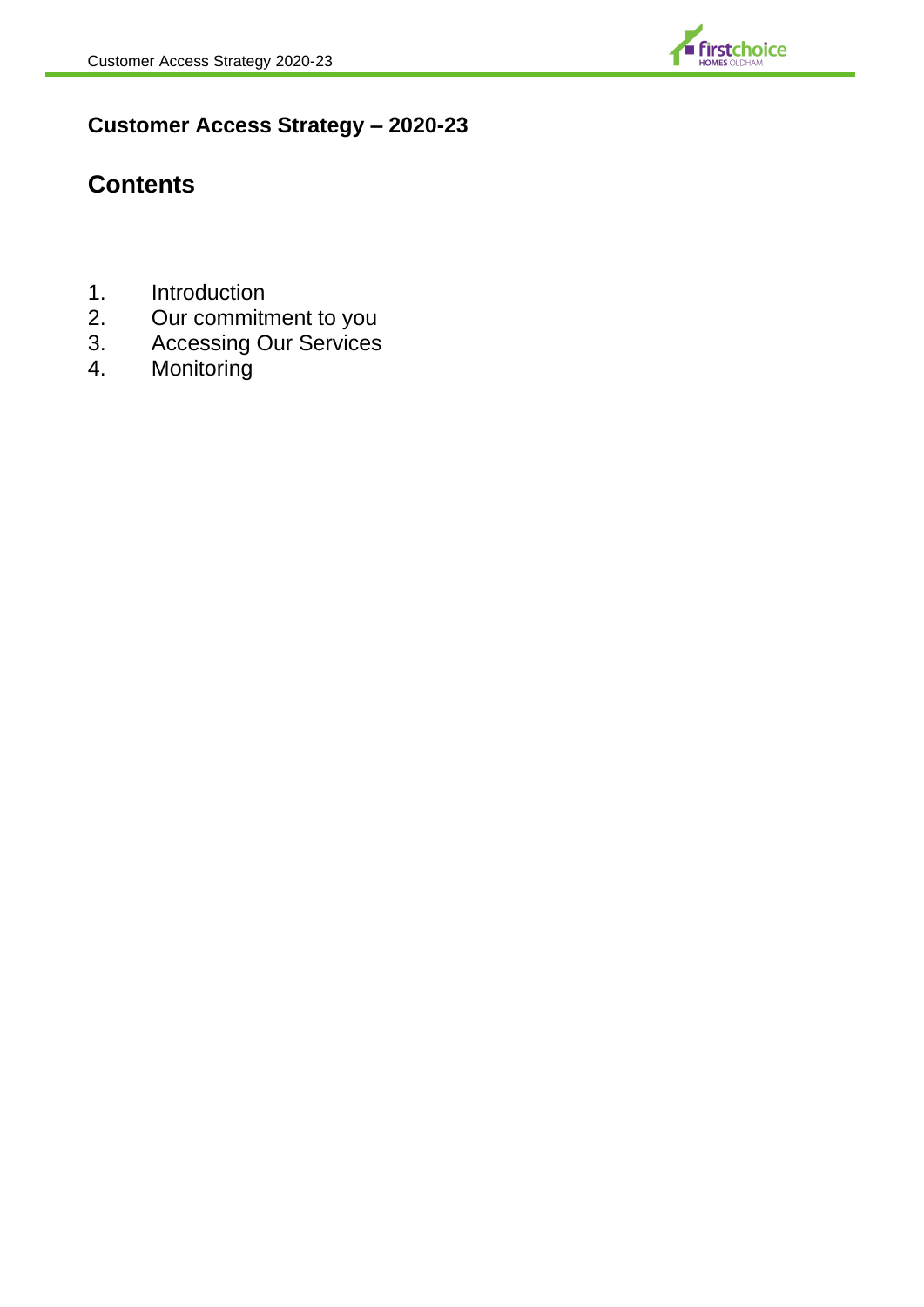

#### **1. Introduction**

- 1.1 Providing customer service excellence is our aim by providing 24/7 access to services which empower our customers to use services at a time and by a method that suits them.
- 1.2 By taking into account feedback given by our customers we believe we can continually improve our services and offer excellent value for money.
- 1.3 We are innovative in finding new, easy to use delivery methods.
- 1.4 Through this strategy, our aim is to inform customers of the differing ways in which they can use our services.
- 1.5 We will adapt the way in which we deliver our services to ensure that everybody is included; this includes offering alternatives for those who may find it difficult to use digital or online services.
- 1.6 We are committed to providing services locally and bringing our services to you. Our neighbourhood teams have the technology to enable them to deal with your query where you live.
- 1.7 These principles link to our vision of "improving lives in Oldham" and our values, detailed below*.* This ensures that we put customers at the heart of everything that we do by delivering excellent landlord services in neighbourhoods where customers are proud to live.

## **2. Our commitment to you**



#### **We listen**

- We encourage others and challenge ourselves
- We are curious and ask questions



#### **We own**

- We make a difference in a positive way
- We work together to get things done



#### **We care**

- We are appreciative and respectful
- We are passionate and professional



#### **We act**

- We deliver on our promises
- We enjoy what we do and always give our best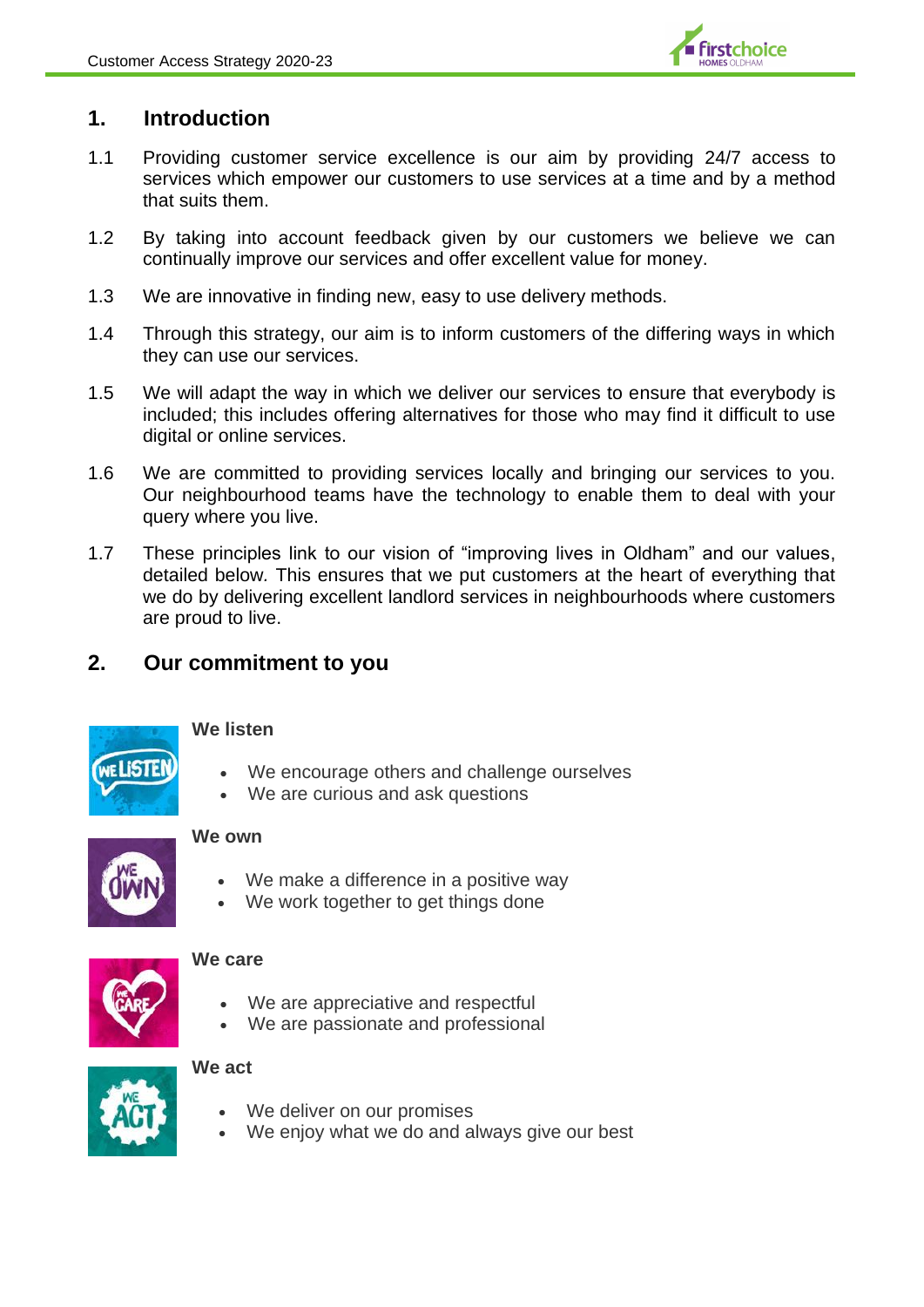



#### **We learn**

- We always learn and adapt
- We are open to change and new ideas



#### **We keep it simple**

- We make the right decisions
- We identify and remove unnecessary barriers

#### **3. Accessing our services**



#### **Our website [www.fcho.co.uk](http://www.fcho.co.uk/)**

Our easy-to-use website is built with customer needs in mind and can be used to find out information about upcoming events that are happening in your area.

It is also packed with a wealth of information like how to treat condensation, ordering bins, reporting issues with trees, pest control, caretaking enquiries, etc.

### **My Account**

This is our customer portal accessed from the home page of our website (www.fcho.co.uk) where you can view information about rents and charges, review and update your contact details, or make a service request. You can access My Account 24 hours a day, 7 days a week.



Once logged in, you don't need to enter your details again. You will have access to your accounts and details in real time and can

update them, as well as make enquiries which go straight into our system.

We will continue to work with customers to make improvements and bring more services to customers online.



# **My Move Oldham**

FCHO advertise all their available properties on the My Move Oldham Website (mymoveoldham.co.uk). Any prospective customers looking for a home can register on the site, search for a home and bid for properties. Existing customers who wish to be re-homed can also register on the website to search for alternative homes and swap opportunities.

#### **In Person**

You can visit our offices in person if you prefer, when not in lockdown. Our address is First Place, 22 Union Street, Oldham, OL1 1BE, and our current opening hours are on our website.

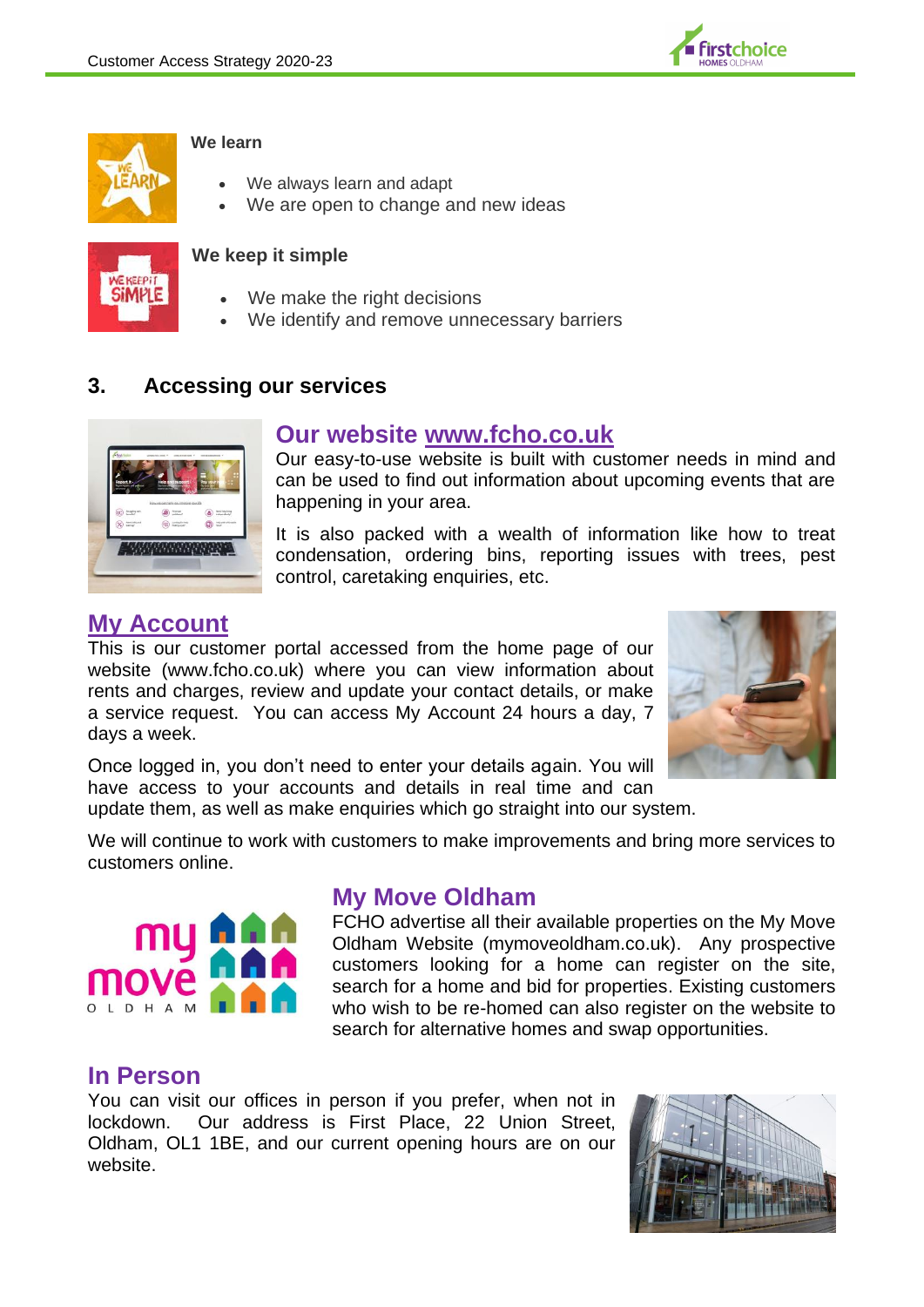

Also, if you don't have access to the internet, you can use our computers to access services where we have colleagues and volunteers waiting to help you if needed.

# **Where You Live**

Many of our colleagues work out in the neighbourhoods where we have properties. We provide them with equipment so that they are able to answer your queries whilst out and about. We also hold drop-in sessions in some neighbourhoods where



customers have told us they would like this and they are well attended.



# **By phone on 0161 393 7117**

Our Contact Centre is open from 8am – 8pm Monday to Friday and from 8am – 4pm on Saturdays.

If you need to report an emergency repair, or you have an emergency homeless enquiry outside these hours, you can still dial the number above anytime.

# **Email [servicecentre@fcho.co.uk](mailto:servicecentre@fcho.co.uk)**

You can send email enquiries to our service centre email address.

# **In Writing**

You can write to us at: First Choice Homes Oldham, First Place, 22 Union Street, Oldham, OL1 1BE

# **4. Monitoring**

- 4.1 It is important that FCHO evaluates the effectiveness and impact of accessing services on the business and the customer experience.
- 4.2 This strategy will be assessed bi-annually to ensure that it is fit for purpose i.e. that

it remains relevant to the needs of our customers and appropriate in terms of how customers are able to access our services.

4.3 Regularly monitoring and reviewing how customers access our services is essential for making sure that we get our customer access policy right. By involving our customers, FCHO Leadership Team and the FCHO



Board in this process we will ensure accountability across all levels.

4.4 FCHO will report on the methods by which customers choose to access our services, ensuring the available resource provides an excellent, value for money service.